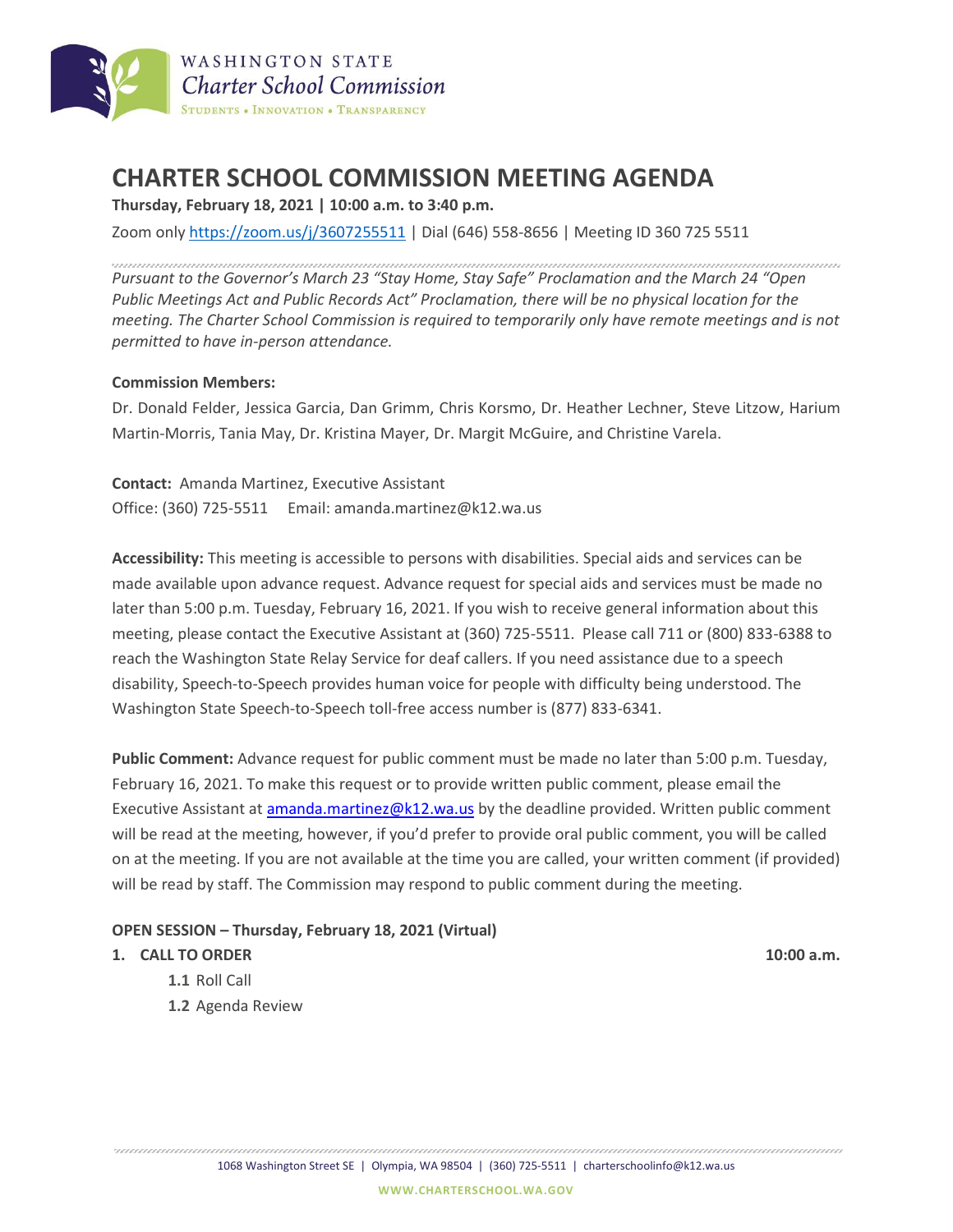## **2. CONSENT AGENDA**

The purpose of the Consent Agenda is to act upon routine matters in an expeditious manner. Items placed on the Consent Agenda are determined by the Chair, in cooperation with the Executive Director, and are those that are considered common to the operation of the Board and normally require no special board discussion or debate. A board member may request that any item on the Consent Agenda be removed and inserted at an appropriate place on the regular agenda. Items on the Consent Agenda for this meeting include:

- Approval of Minutes from:
- January 23, 2021 Meeting
- Standing and Ad-hoc Committee Minutes

|                              | 3. PUBLIC COMMENT                                                                     |                                                                    | 10:15 a.m.   |
|------------------------------|---------------------------------------------------------------------------------------|--------------------------------------------------------------------|--------------|
| 4.                           | <b>CHAIR REPORT</b>                                                                   |                                                                    | $10:45$ a.m. |
|                              | 4.1 Welcome New Commissioner: Tania May                                               |                                                                    |              |
| 5.                           | <b>EXECUTIVE DIRECTOR REPORT</b>                                                      |                                                                    | $10:50$ a.m. |
|                              | 5.1 General Updates                                                                   |                                                                    |              |
|                              |                                                                                       | 5.1.1 COVID-19 and School Re-Opening                               |              |
|                              |                                                                                       | 5.1.2 Planning Schools Update                                      |              |
|                              |                                                                                       | 5.1.3 Renewal Process Feedback and Next Steps                      |              |
|                              | 5.1.4                                                                                 | <b>Quarterly Financials Update</b>                                 |              |
|                              |                                                                                       | 5.1.5 Annual F1 Reminder                                           |              |
|                              | 5.2 Commission Complaint Process Overview and Next Steps                              |                                                                    |              |
| 6.                           |                                                                                       | <b>CHARTER SCHOOL EXPANSION PROCESS OVERVIEW - HEATHER LECHNER</b> | $11:10$ a.m. |
| 7.                           | SPOKANE INTERNATIONAL ACADEMY: HIGH SCHOOL EXPANSION CONSIDERATION                    |                                                                    |              |
|                              |                                                                                       | 7.1 Executive Director Recommendation and Remarks                  | $11:15$ a.m. |
|                              |                                                                                       | 7.2 Commission Questions for Operator                              | $11:20$ a.m. |
|                              |                                                                                       | 7.3 Commission Discussion and Consideration                        | 11:40 a.m.   |
| 8.                           | <b>BREAK</b>                                                                          |                                                                    | 12:00 p.m.   |
| 9.                           | <b>EDUCATIONAL EQUITY LEARNING AND ENGAGEMENT</b><br>9.1 Facilitator: Nicole Franklin |                                                                    |              |
| <b>10. EXECUTIVE SESSION</b> |                                                                                       |                                                                    | 3:10 p.m.    |
| <b>11. NEXT STEPS</b>        |                                                                                       |                                                                    | 3:30 p.m.    |